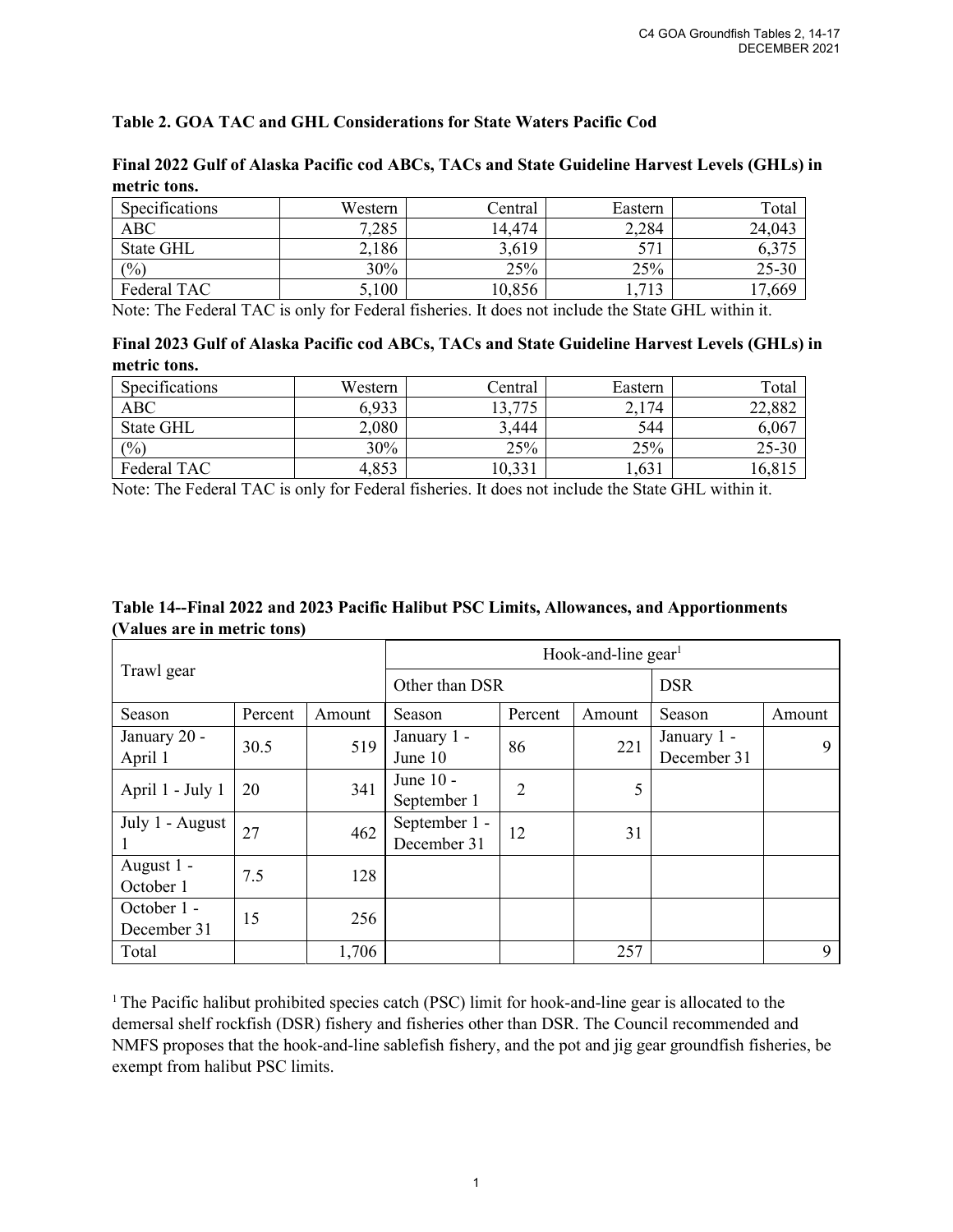| Season                           | Shallow-water | $Deep-water1$ | Total |
|----------------------------------|---------------|---------------|-------|
| January 20 - April 1             | 384           | 135           | 519   |
| April 1 - July 1                 | 85            | 256           | 341   |
| July 1 - August 1                | 121           | 341           | 462   |
| August 1 - October 1             | 53            | 75            | 128   |
| Subtotal, January 20 - October 1 | 643           | 807           | 1,450 |
| October 1 - December $312$       |               |               | 256   |
| Total                            |               |               | 1,706 |

**Table 15--Final 2022 and 2023 Seasonal Apportionments of the Pacific Halibut PSC Limit Apportioned Between the Trawl Gear Shallow-Water and Deep-Water Species Fisheries (Values are in metric tons)**

<sup>1</sup> Vessels participating in cooperatives in the Rockfish Program will receive 191 mt of the third season (July 1 through August 1) deep-water species fishery halibut PSC apportionment.

<sup>2</sup> There is no apportionment between trawl shallow-water and deep-water species fisheries during the fifth season (October 1 through December 31).

## **Table 16--Final 2022 and 2023 Apportionments of the "Other hook-and-line fisheries" Halibut PSC Allowance Between the Hook-and-Line Gear Catcher Vessel and Catcher/Processor Sectors (Values are in metric tons)**

| "Other<br>than DSR"<br>allowance | Hook-and-<br>line sector | Sector<br>annual<br>amount | Season                       | Seasonal<br>percentage | Sector seasonal<br>amount |
|----------------------------------|--------------------------|----------------------------|------------------------------|------------------------|---------------------------|
|                                  |                          |                            | January 1 - June 10          | 86                     | 124                       |
|                                  | Catcher                  | 144                        | June 10 - September 1        | 2                      |                           |
| 257                              | Vessel                   |                            | September 1 -<br>December 31 | 12                     | 17                        |
|                                  |                          |                            | January 1 - June 10          | 86                     | 97                        |
|                                  | Catcher/<br>Processor    | 113                        | June 10 - September 1        | $\overline{2}$         | 2                         |
|                                  |                          |                            | September 1 -<br>December 31 | 12                     | 14                        |